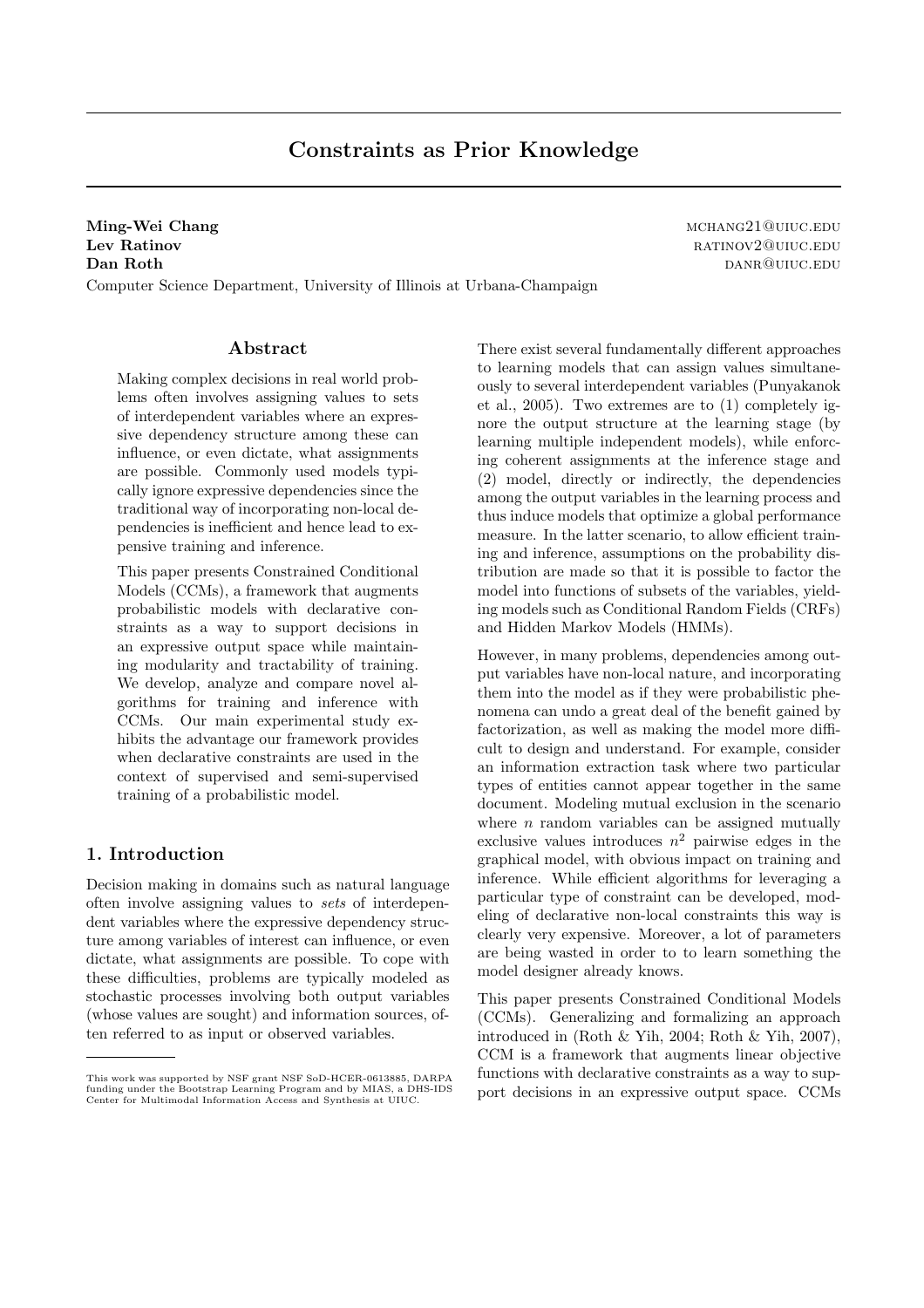inject the constraints directly instead of doing it indirectly via a probability model. CCM allows the use of expressive constraints while keeping models simple and easy to understand. Factoring the models by separating declarative constraints naturally brings up interesting questions and calls for novel training and inference algorithms, as we discuss in this paper.

One interesting perspective is that the declarative constraints can be viewed as domain-specific knowledge which can be injected into the model in the supervised and, more interestingly, in the semi-supervised setting. We develop a formalism for constraints-based learning within the CCM framework. Our protocol can be used in the presence of any learning model, including those that acquire additional statistical constraints from observed data while learning. We experiment and report results with two models: maximum likelihood HMM (Rabiner & Juang, 1986) and its discriminative counterpart–the structured perceptron (Collins, 2002). We exhibit significant reduction in the number of training examples required in two information extraction problems. The results show that our approach yields very good results even in the presence of a small number of labeled examples.

## 2. Linear Models for Sequence Labeling Tasks

Although the discussion in this paper can be applied to other types of problems, we mainly focus on an important type of structured prediction problems: sequence labeling tasks. Given x as a series of tokens, we denote  $x_i$  as the *i*-th token of **x**. Assuming there are T tokens in **x**, the assignment **y** can be written as  $y_1, y_2, \ldots y_T$ , where  $y_i$  is the label for token  $x_i$ . The task in sequence labeling is to learn a model that can be used to predict the correct y given a new instance x.

Linear models are the dominant family in machine learning, and can be represented as a weight vector w, corresponding to a set of feature functions  $\{\Phi\}$ . For an input instance  $x$  and an output assignment  $y$ , the "score" of the instance can be expressed as a weighted sum of feature functions:  $f(\mathbf{x}, \mathbf{y}) = \sum w_i \phi_i(\mathbf{x}, \mathbf{y}).$ Many different discriminative and generative learning algorithms can be represented as linear models. For example, models trained by Perceptron, naïve Bayes, and SVM, CRF and HMMs are linear models (Roth, 1999; Collins, 2002; Lafferty et al., 2001). Hidden Markov Model (HMM) is one of the most commonly used models for sequence labeling. Past works have shown that the prediction problem in HMMs can be viewed as a linear model over "local" features (Roth,

1999; Collins, 2002). That is, one can show that:

$$
\underset{\mathbf{y}}{\operatorname{argmax}} \log P(\mathbf{y}|\mathbf{x}) = \underset{\mathbf{y}}{\operatorname{argmax}} \mathbf{w}^T \Phi(\mathbf{x}, \mathbf{y}), \qquad (1)
$$

where  $w$  is a weight vector and  $\Phi$  represents the feature functions, is an equivalent representation of HMM.

# 3. Training and Inference with Constraints

Although, in general, the feature functions  $\Phi(\mathbf{x}, \mathbf{y})$ used in Eq. 1 can represent any function of x and y, it is typical to encode local relationships only, (as in the linear representation of HMMs (Roth, 1999; Collins, 2002; Lafferty et al., 2001)) for tractable inference. However, such restriction usually renders the feature functions not expressive enough to capture non-local dependencies present in the problem.

In this paper, we propose the Constrained Conditional Model (CCM), which provides a *direct* way to inject prior knowledge into a conditional model, in the form of constraints. The idea is that combining simple models with *expressive* constraints is a more effective approach to making probabilistic models expressive. Note that we do not increase the feature space explicitly by adding more conjunctive features but rather directly incorporate the constraints by augmenting the simple linear models. Since within CCMs we combine declarative constraints, possibly written as first order logic expressions (Rizzolo & Roth, 2007), with learned probabilistic models, we can treat CCMs as a way to combine or bridge logical expressions and learning statistical models.

Note that by modeling the constraints directly, the inference problem, Eq. 1, becomes harder to solve, compared to the one used by low order HMMs/CRFs. As we show later, such a sacrifice is usually very rewarding in terms of final performance; it is possible to use exact methods such as integer linear programming or approximate inference methods that we found to give good results.

#### 3.1. Model

The formal definition of CCM is as follows.

We assume (1) a set of feature functions  $\Phi = {\phi_i(\cdot)}$ ,  $\phi_i: \mathcal{X} \times \mathcal{Y} \to R$ , which typically encode *local* properties of a pair  $(x, y)$ . (And often, the image of  $\phi_i$  is  $\{0, 1\}$ ); (2) a small set of constraints  $C = \{C_i(\cdot)\}, C_i : \mathcal{X} \times \mathcal{Y} \rightarrow$  $\{0,1\}$  that encode predicates over a pair  $(x, y)$ ; (3) a set of functions  $d_{C_i}: \mathcal{X} \times \mathcal{Y} \to R$  that measure the degree to which the constraint  $C_i$  is violated in  $(x, y)$ .

A Constrained Conditional Model can be repre-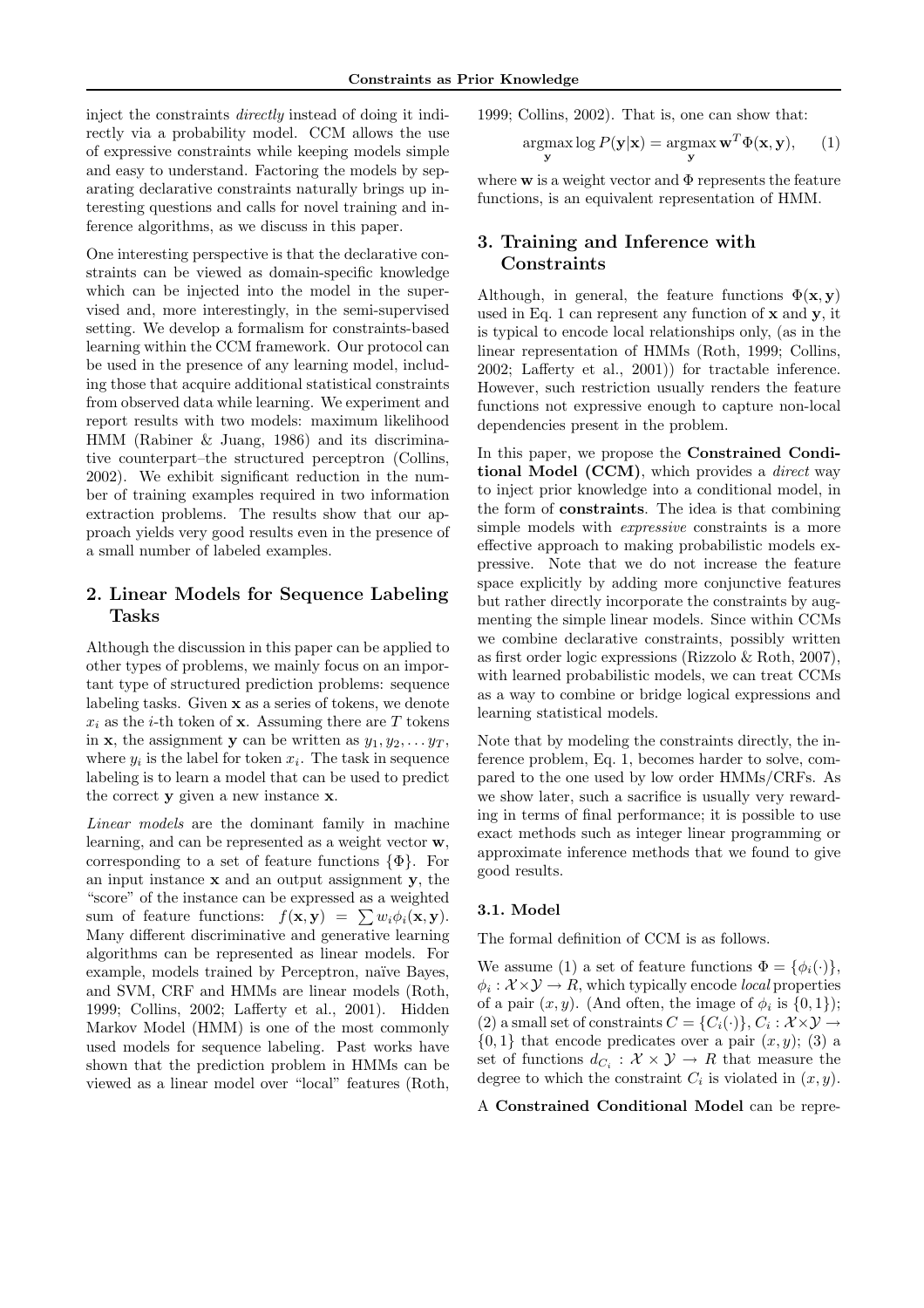sented using two weight vectors,  $\bf{w}$  and  $\rho$ . The score of an assignment  $y \in \mathcal{Y}$  on an instance  $x \in \mathcal{X}$  is obtained by:

$$
f_{\Phi,C}(\mathbf{x}, \mathbf{y}) = \sum w_i \phi_i(\mathbf{x}, \mathbf{y}) - \sum \rho_i d_{C_i}(\mathbf{x}, \mathbf{y}). \tag{2}
$$

A CCM then selects as its prediction:

$$
\mathbf{y}^* = \underset{\mathbf{y}}{\operatorname{argmax}} f_{\Phi,C}(\mathbf{x}, \mathbf{y}). \tag{3}
$$

Note that a CCM is not restricted to be trained with any particular learning algorithm. Similar to other linear models, specialized algorithms may need to be developed to train CCMs. Unlike standard linear models, we assume the availability of some prior knowledge, encoded in the form of constraints, when learning a CCM. When there is no prior knowledge, there is no difference between CCMs and linear models.

Although the two terms of Eq. 2 may appear similar, they are very different in several aspects. Essentially, a predicate  $C(\mathbf{x}, \mathbf{y})$  is viewed as a "first order logical expression", which is very different from features  $\Phi(\mathbf{x}, \mathbf{y})$ . Due to their first order logic nature, the set of constraints is compact. (In our experiments, we only have about 10 constraints, compared to thousands of features in a feature vector). Moreover,  $C(\mathbf{x}, \mathbf{y})$  usually encodes long distance relationships among y variables, which cannot be captured by the feature functions  $\Phi(\mathbf{x}, \mathbf{y})$ . For example,  $C(\mathbf{x}, \mathbf{y})$  might be "1, if all  $y_i$ s in the sequence y are assigned different values, 0 otherwise", which is difficult to model using features.

Importantly, we separate the constraints from features in Eq. 2 because we know that the constraints should be trusted most of the time. Therefore, the penalties  $\rho$  can be fixed or handled **separately**. If we are confident about our knowledge, rather than learning the  $\{\rho_i\}$ , we can directly set them to  $\infty$ , thus enforcing the chosen assignment y to satisfy the constraints. It is important to note that although  $\rho_i$  is fixed, it may still impact the learning of the weights  $w_i$  (this point will be explained in detail in Section 3.3).

#### 3.2. Inference with Constraints

In the earlier related works that made use of constraints, the constraints were assumed to be binary functions; in most cases, a high level (first order logic) description of the constraints was compiled into a set of linear inequalities, and exact inference was done using a integer linear programming formulation(ILP) (Roth & Yih, 2004; Roth & Yih, 2007; Barzilay & Lapata, 2006; Clarke & Lapata, 2006). Intractable in principle, ILP proved to be quite successful in practice, since the constraints were very sparse (a small number of y variables present in each constraint) (Roth & Yih, 2007).

However, in our CCM formalism, rather than using binary constraints, we introduce a "degree of violation" to each constraint. The significance of this is that it is possible that a label assignment violates the constraints in more than one place. Therefore, if binary function is used, once the value is set to 1, the algorithm loses the ability to discriminate constraint violations in other locations of the same instance. Note that even with such a choice, ILP can still be applied to solve the inference problem Eq. 3. However, here we choose not to do it, but rather to approximate the degree of violation incrementally, by estimating it over an incomplete label assignment. This allows us to design a search procedure which finds an approximate solution to Eq. 3 efficiently. In this work, we rewrite the constraint function as:

$$
d_{C_i}(\mathbf{x}, \mathbf{y}) = \sum_{t=1}^T \hat{C}_i(\mathbf{x}; y_1, \dots, y_t),
$$

where  $T$  is number of tokens in this instance, and  $\hat{C}_i(\mathbf{x}; y_1, \dots, y_t)$  is a binary function which approximates the predicate  $C_i$ , by computing it over the  $t$ prefix of the assignment  $\mathbf{y}, (\mathbf{x}; y_1, \ldots, y_{t-1}).$ 

We use this estimation to guide the search procedure for optimizing the objective function in Eq. 3 with partially labeled sequence. In this paper, we use beam search as our search procedure. A\* search can be also applied here with admissible heuristic if the  $\rho_i$ s are positive for all constraints. Note that this approximation methods may not work for all types of constraints. For example, constraints such as "label A must appear at least once in the sequence", do not have "degree" of violation. For these constraints, the function  $d_C$  is the identity function, essentially making them binary constraints; these constraints are examined only at the end of the search procedure.

#### 3.3. Training with CCM

In this section, we propose and describe several approaches of training CCMs. There are two independent decisions to be made, leading to four different training strategies.

The first decision is whether we want to use factored approaches or joint approaches. Factored approaches treat the first term (feature term) and the second term (constraints term) of Eq. 2 separately. That is, w and  $\rho$  are learned *independently*. This approach is also referred to *Learning Plus Inference*  $(L+I)$  (Punyakanok et al., 2005), since we learn the models separately but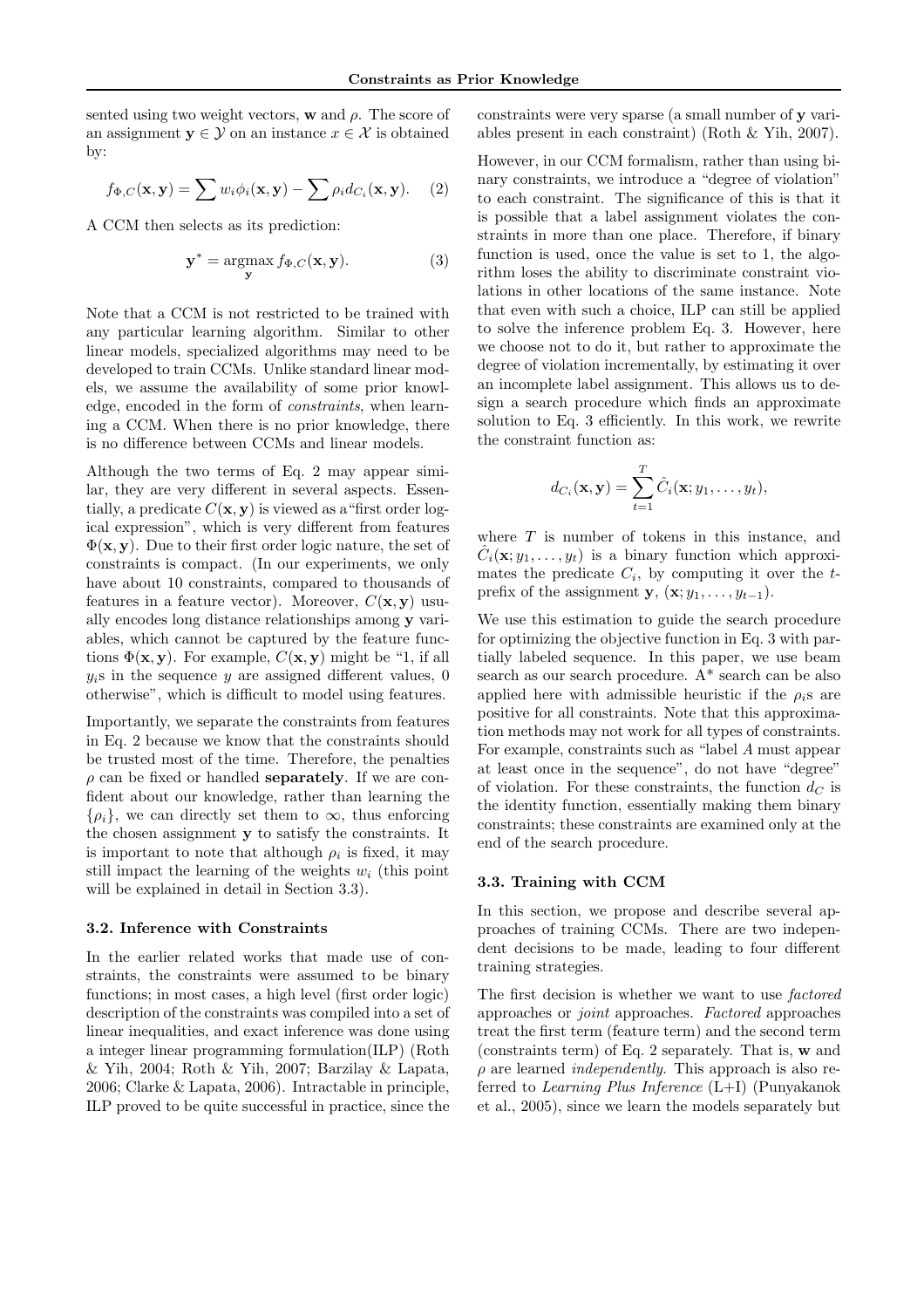put the constraints back into consideration at testing time. The joint approach, which we call Inference Based Training (IBT) (Punyakanok et al., 2005), learns **w** and  $\rho$  together during training by using the true objective function with both terms in Eq. 3.

The second decision is whether we want to use hard constraints or weighted constraints. Using hard constraints is equivalent to setting  $\rho$  to  $\infty$ ; in this case, the notion of "degree" no longer exists, the constraints essentially become Boolean functions, and we do not output assignments which violate them. Using weighted constraints is important if we know that the prior knowledge does not hold all the time and it also means that we need to figure out the penalty  $\rho$  for each constraint from labeled data.

Training CCMs with factored approaches is simple, since factored approaches learn **w** and  $\rho$  independently. w can be learned with standard algorithms for training linear models. If we chose to use hard constraints, the training procedure is complete, given that the penalty of each constraint is infinity. In this paper, this approach is called  $L+CI$  (Learning Plus Constrained Inference) . However, it is often the case that the prior knowledge is not perfect, or that the weights for every constraint should be different. To figure out the penalty for each constraint, in this case, we count how many times it is violated in the labeled data, and reduce the penalty coefficients for those violated constraints (refer to (Chang et al., 2008) for details). This approach is called  $L+wCI$  (Learning Plus weighted Constrained Inference).

Alternatively, we can enforce the constraints during training as well as testing. In this approach, Inference Based Training (IBT), the constraints may be hard or soft, resulting in CIBT and in wCIBT respectively. Our IBT training algorithms are based on the Perceptron update rule.

The pseudocode for CIBT and wCIBT is given in Algorithm 1, which is similar to the perceptron algorithm. However, the constraints are taken into account during the training procedure. CIBT is a more conservative update rule than  $L+C$ I, since when the constraints term "corrects" the label assignment, no update will be performed. Note that when weighted constraints are used, the algorithm also updates the penalty  $\rho$  during the training procedure.

Since the constraints in Eq. 2 have non-local nature, we give up exact inference (with dynamic programming) and use beam search to find an approximate solution. The idea of using non-local features in perceptron was also explored in (Collins & Roark, 2004) that used Algorithm 1 IBT training: CIBT & wCIBT

**Require:**  $D$  is the training dataset,  $K$  is the number of constraints, M is the number of iterations

- 1: for  $i = 1...K$  do
- 2: if(hardConstraints) then  $\rho_i = \infty$  else  $\rho_i = 0$
- 3: end for 4: for  $i = 1 \dots M$  do
- 5: for  $(\mathbf{x}, \mathbf{y}^*) \in D$  do 6:  $\hat{\mathbf{y}} = \operatorname{argmax}_{\mathbf{y}} \left[ \sum w_i \phi_i(\mathbf{x}, \mathbf{y}) - \sum \rho_i d_{C_i}(\mathbf{x}, \mathbf{y}) \right]$ 7:  $\mathbf{w} = \mathbf{w} + \Phi(\mathbf{x}, \mathbf{y}^*) - \Phi(\mathbf{x}, \hat{\mathbf{y}})$ 8: if weightedConstraints then 9:  $\rho = \rho + d_C(\mathbf{x}, \mathbf{y}^*) - d_C(\mathbf{x}, \hat{\mathbf{y}})$ 10: end if 11: end for 12: end for

beam search for inference with application to syntactic parsing. Later, (H. Daumé & Marcu, 2005) extended this idea to other applications. While wCIBT uses a similar algorithm to assign weights to the constraints, it differs from (Collins & Roark, 2004; H. Daumé  $\&$ Marcu, 2005) in the nature of the "features": there, a large number of weights are assigned to "propositional" non-local features in perceptron, while we assign a small number of weights to constraints that are high level, 'first order logic' predicates.

#### 3.4. Semi-Supervised Learning with CCM

Acquiring labeled data is a difficult and expensive task. Therefore, an increasing attention has been recently given to semi-supervised learning, where large amounts of unlabeled data are used to improve models learned from a small training set (Haghighi & Klein, 2006; Thelen & Riloff, 2002). In this section, we present COnstraint-Driven Learning (CODL), an algorithm that uses constraints as prior knowledge in semi-supervised setting (Chang et al., 2007) and show that prior knowledge plays a crucial role when the amount of labeled data is limited. CODL makes use of CCM, which provides a good platform to combine the learned models and prior knowledge.

As is often the case in semi-supervised learning, the algorithm can be viewed as a process that improves the model by generating feedback through labeling unlabeled examples. CODL pushes this intuition further, in that the use of constraints allows us to better exploit domain information as a way to label unlabeled examples, along with the current learned model. Given a small amount of labeled data and a large unlabeled pool, CODL initializes the model with the labeled data and then repeatedly: (1) uses the learned model and the constraints to label the unlabeled instances,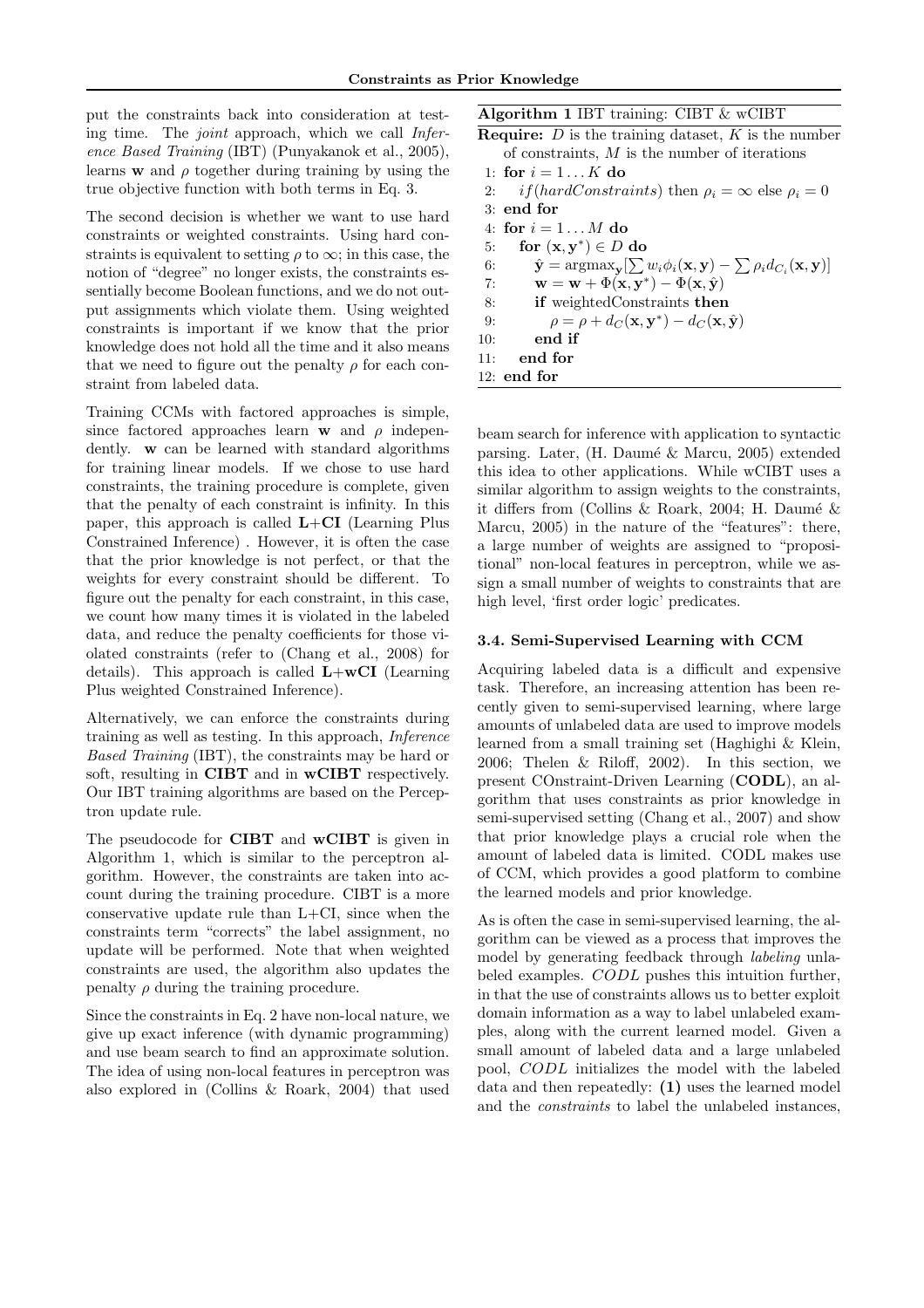and (2) updates the model via the newly labeled data.

| Algorithm 2 COnstraint Driven Learning (CODL):       |  |  |
|------------------------------------------------------|--|--|
| Using constraints to guide semi-supervised learning. |  |  |

**Require:** labeled training set  $\mathbf{L}$ ; unlabeled dataset  $\mathbf{U}$ ; N learning cycles; a balancing parameter with the supervised model  $\gamma$ ; a set of constraints  $\{C\}$ ; a supervised learning algorithm learn(.) 1: Init:  $(\mathbf{w}, \rho) = (\mathbf{w}_0, \rho_0) = \mathbf{learn}_{[(\mathbf{w})\mathbf{CIBT/L} + (\mathbf{w})\mathbf{CI}]}(\mathbf{L}).$ 2: for  $N$  iterations do 3:  $\mathbf{T} = \emptyset$ 4: for  $x \in U$  do 5:  $(x, \hat{y})$  = InferenceWithConstraints(x, w,  $\rho$ , {C<sub>i</sub>}) 6:  $\mathbf{T} = \mathbf{T} \cup \{(\mathbf{x}, \hat{\mathbf{y}})\}\$ 7: end for 8:  $(\mathbf{w}, \rho) = (1 - \gamma) \mathbf{learn}_{[(\mathbf{w})\mathbf{CIBT}/\mathbf{L} + (\mathbf{w})\mathbf{CI}]}(\mathbf{T}) +$  $\gamma(\mathbf{w}_0, \rho_0)$ 9: end for

CODL is summarized in Algorithm 2. CODL initializes the model with traditional supervised learning on a small labeled set L (line 1). The supervised learning algorithm  $learn_{[(w)CIBT/L+(w)CI]}(.)$  used in lines 1 and 8, learns  $(\mathbf{w}, \rho)$  jointly if the wCIBT approach is used. If the  $L+wCI$  approach is used, it learns  $w$  independently from estimating  $\rho$ . If CIBT or L+CI is used, the learning algorithm  $learn_{[(w)CIBT/L+(w)CI]}(.)$ always sets  $\rho$  to infinity.

Line 8 in the algorithm should be further clarified. (Nigam et al., 2000) shows that semi-supervised training can degrade the learned model's performance and suggests to balance the contribution of labeled and unlabeled data. The parameter re-estimation in line 8 uses a similar intuition, but instead of weighting data instances, we introduce a smoothing parameter  $\gamma$ which controls the convex combination of models induced by the labeled and unlabeled data. Unlike the technique mentioned above, which focuses on naïve Bayes, our method allows us to weight linear models generated by different learning algorithms. Due to space limitations we do not address several other important issues related to the algorithm, for more details, please refer to (Chang et al., 2008).

#### 4. Experiments and Results.

We applied our approach to two information extraction tasks: extracting fields from citations and advertisements. Since in both problems, the fields are typically related and interdependent, these kinds of applications provide a good test case for an approach like ours (the data for both problems is available at: http:// L2R.cs.uiuc.edu/~cogcomp/Data/IE.tgz.). Due to space restrictions, we omit the details of the datasets, and report only the main results, omitting the analysis constraints' utility, sensitivity to constraint violation

| <b>Citations</b> |                                               |  |  |  |
|------------------|-----------------------------------------------|--|--|--|
| Start            | The citation must start with author           |  |  |  |
|                  | or editor.                                    |  |  |  |
| AppearsOnce      | Each field must be a consecutive list         |  |  |  |
|                  | of words, and can appear at most              |  |  |  |
|                  | once in a citation.                           |  |  |  |
| Punctuation      | State transitions must occur<br><sub>on</sub> |  |  |  |
|                  | punctuation marks.                            |  |  |  |
| BookJournal      | The words proc, journal, proceed-             |  |  |  |
|                  | ings, ACM                                     |  |  |  |
|                  | are JOURNAL or BOOKTITLE.                     |  |  |  |
|                  |                                               |  |  |  |
| TechReport       | The words tech, technical<br>are              |  |  |  |
|                  | TECH_REPORT.                                  |  |  |  |
| Title            | Quotations can appear only in titles.         |  |  |  |
| Location         | The words CA, Australia, NY are               |  |  |  |
|                  | LOCATION.                                     |  |  |  |

Table 1. The list of constraints used in the citations domain. Some constraints are relatively difficult to represents in traditional models.

penalty, etc. The reader is referred to (Chang et al., 2008) for additional details.

Table 1 illustrates the list of constraints for the citations domain. We measured token-level accuracy of the learned models and evaluated the impact of the constraints in the supervised and semi-supervised settings. Table 2 shows the results for HMM (trained in a maximum-likelihood way). The results highlight the effect of applying the constraints. A semisupervised model driven by constraints and 20 labeled samples, using  $L+wCI$ , is competitive with the traditional HMM trained with 300 labeled samples.

Table 3 compares the discriminative approaches for structured perceptron (the baseline, without constraints, is denoted  $L$ ). It can be seen that while CIBT seems like a reasonable strategy, it does not perform well. L+CI performs better than the baseline structured perceptron and CIBT. Moreover, consistently with (Punyakanok et al., 2005), for a small number of examples, L+CI outperforms all other algorithms while, when the amount of training data is large enough, learning the constraint violation penalties from the data (wCIBT) achieves the best results.

As observed already in the literature (see for example (Ng & Jordan, 2001)), with small amounts of labeled data, maximum-likelihood (ML) training approaches outperform discriminative ones. However, for sufficient amounts of data, and without constraints, the discriminative approach outperforms the ML approach. With 300 training samples on the citations domain, the structured perceptron achieves accuracy of 89.83% on the citations domain versus 86.35%, achieved by ML HMM when trained on the same